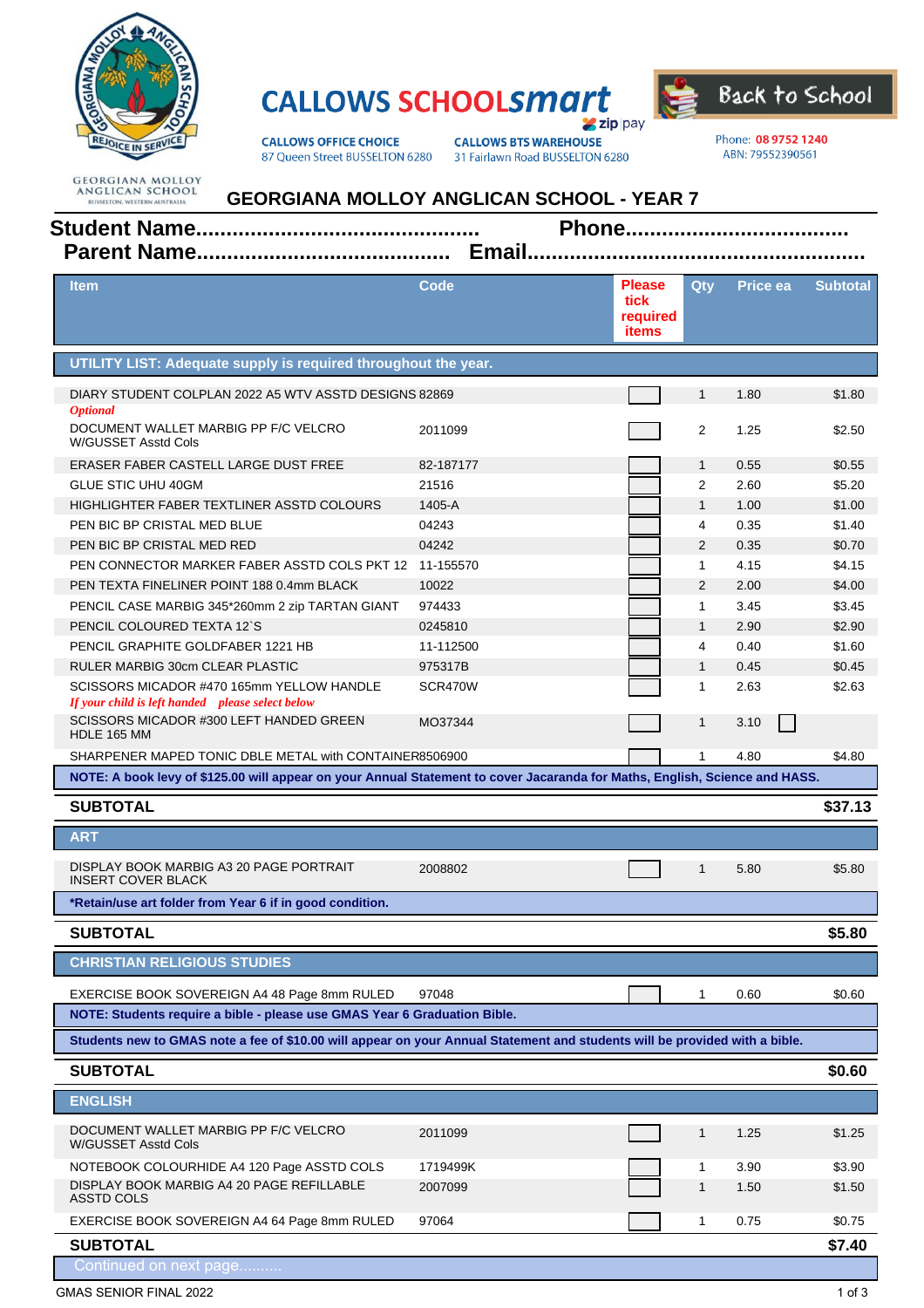## **GEORGIANA MOLLOY ANGLICAN SCHOOL - YEAR 7**

| <b>Item</b>                                                                                                           | Code              | <b>Comment</b> | Qty          | <b>Price ea</b> | <b>Subtotal</b> |
|-----------------------------------------------------------------------------------------------------------------------|-------------------|----------------|--------------|-----------------|-----------------|
| <b>HASS - HUMANITIES AND SOCIAL SCIENCE</b>                                                                           |                   |                |              |                 |                 |
| EXERCISE BOOK SOVEREIGN A4 48 Page 8mm RULED                                                                          | 97048             |                | $\mathbf{1}$ | 0.60            | \$0.60          |
| PALM CARDS SIZE 100mm*60mm PANTHER PK100                                                                              | 7041              |                | $\mathbf{1}$ | 3.45            | \$3.45          |
| NOTEBOOK COLOURHIDE A4 250 Page 5 SUBJECT<br><b>PUNCHED</b>                                                           | 1715899J          |                | $\mathbf{1}$ | 8.40            | \$8.40          |
| <b>SUBTOTAL</b>                                                                                                       |                   |                |              |                 | \$12.45         |
| <b>HEALTH AND PHYSICAL EDUCATION</b>                                                                                  |                   |                |              |                 |                 |
| DOCUMENT WALLET MARBIG PP F/C VELCRO<br>W/GUSSET Asstd Cols                                                           | 2011099           |                | $\mathbf{1}$ | 1.25            | \$1.25          |
| EXERCISE BOOK SOVEREIGN A4 64 Page 8mm RULED                                                                          | 97064             |                | $\mathbf{1}$ | 0.75            | \$0.75          |
| <b>SUBTOTAL</b>                                                                                                       |                   |                |              |                 | \$2.00          |
| <b>JAPANESE</b>                                                                                                       |                   |                |              |                 |                 |
| DISPLAY BOOK MARBIG A4 20 PAGE REFILLABLE<br><b>ASSTD COLS</b>                                                        | 2007099           |                | 1            | 1.50            | \$1.50          |
| GRAPH BOOK OLYMPIC A4 48 Page 10mm<br><i>*Retain from year 6</i>                                                      | 140838            |                | $\mathbf{1}$ | 0.90            | \$0.90          |
| <b>SUBTOTAL</b>                                                                                                       |                   |                |              |                 | \$2.40          |
| <b>MATHEMATICS</b>                                                                                                    |                   |                |              |                 |                 |
| CALCULATOR CASIO FX82AUPLUSII 2nd Edition                                                                             | FX82PLUSII 2nd ed |                | 1            | 46.15           | \$46.15         |
| COMPASS MICADOR 325 H/SELL B/CARD                                                                                     | <b>CMM324</b>     |                | $\mathbf{1}$ | 1.60            | \$1.60          |
| DOCUMENT WALLET MARBIG SLIMPICK F/C ASSTD COLS 400400-A                                                               |                   |                | 4            | 0.60            | \$2.40          |
| EXERCISE BOOK SOVEREIGN A4 96 Page 8mm RULED                                                                          | 97096             |                | $\mathbf{1}$ | 1.20            | \$1.20          |
| GRAPH BOOK OLYMPIC A4 48 Page 10mm                                                                                    | 140838            |                | 4            | 0.90            | \$3.60          |
| PROTRACTOR CELCO 10cm 180 DEG'S HALF CIRCLE                                                                           | 0344540           |                | $\mathbf{1}$ | 0.25            | \$0.25          |
| WHITEBOARD MARKER ARTLINE 550A 1.2MM<br><b>BULLET NIB ASST</b>                                                        | 155041A           |                | 4            | 3.55            | \$14.20         |
| NOTE: Mathspace: \$20.00 will appear on your Annual Statement to cover access to this online resource.                |                   |                |              |                 |                 |
| <b>SUBTOTAL</b>                                                                                                       |                   |                |              |                 | \$69.40         |
| <b>MEDIA</b>                                                                                                          |                   |                |              |                 |                 |
| MEMORY CARD TEAM MICRO SDHC CLASS 10 16GB                                                                             | 90992             |                | 1            | 12.00           | \$12.00         |
| NOTE: Students can retain and use this in Year 8 and Year 9 Media.                                                    |                   |                |              |                 |                 |
| <b>SUBTOTAL</b>                                                                                                       |                   |                |              |                 | \$12.00         |
| <b>SCIENCE - ALL COURSES</b>                                                                                          |                   |                |              |                 |                 |
| DOCUMENT WALLET MARBIG PP F/C VELCRO<br>W/GUSSET Asstd Cols                                                           | 2011099           |                | 1            | 1.25            | \$1.25          |
| EXERCISE BOOK SOVEREIGN A4 96 Page 8mm RULED                                                                          | 97096             |                | $\mathbf{1}$ | 1.20            | \$1.20          |
| SCIENCE STUDENT PRACTICAL EXERCISE BOOK 2ed<br>9780975835807                                                          | 35807             |                | $\mathbf 1$  | 6.75            | \$6.75          |
| NOTE: A fee of \$31.00 for Cosmos Stile will appear on your Annual Statement to cover access to this online resource. |                   |                |              |                 |                 |
| <b>SUBTOTAL</b>                                                                                                       |                   |                |              |                 | \$9.20          |
| <b>TECHNOLOGIES</b>                                                                                                   |                   |                |              |                 |                 |
| HANDY POUCH WITH GUSSET/ZIP COLBY C-664 A3<br><b>BLACK TRIM</b>                                                       | 55055             |                | $\mathbf{1}$ | 15.25           | \$15.25         |
| <b>For Materials Technology Project storage.</b><br><b>SUBTOTAL</b>                                                   |                   |                |              |                 | \$15.25         |
| HANDLING/PACKAGING FEE                                                                                                | H/PK              |                | $\mathbf{1}$ | 3.00            | \$3.00          |
| <b>Mandatory fee for all pre-packed orders</b>                                                                        |                   |                |              |                 |                 |
| Continued on next page                                                                                                |                   |                |              |                 |                 |